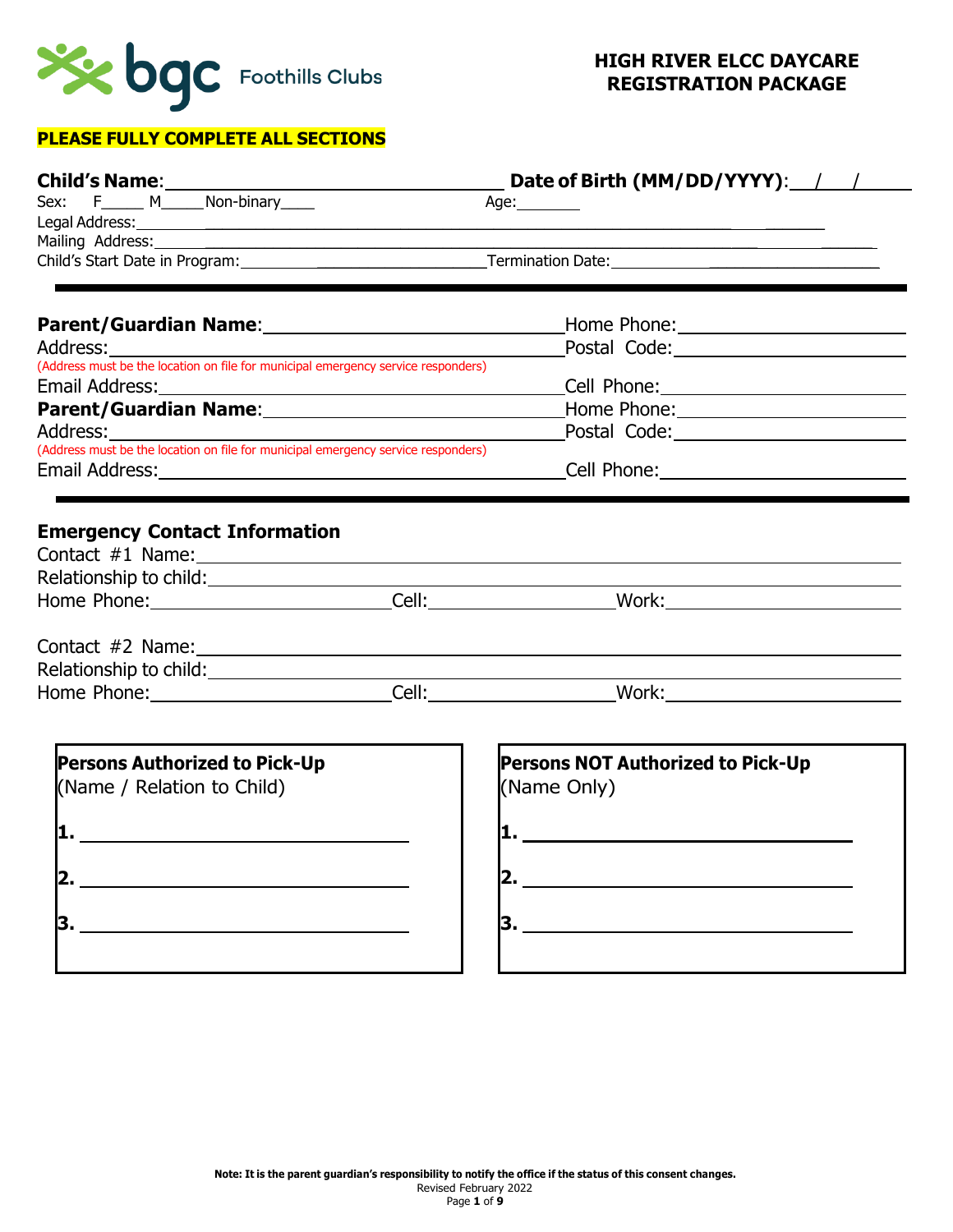

# **MEDICAL INFORMATION**

| Name of Family Physician: Name of Family Physician: Name of Family Physician: Name of Family Physician: Name of Superior Superior Superior Superior Superior Superior Superior Superior Superior Superior Superior Superior Su |            |  |  |
|--------------------------------------------------------------------------------------------------------------------------------------------------------------------------------------------------------------------------------|------------|--|--|
| Is your child on any regular medications? If yes, please describe:                                                                                                                                                             |            |  |  |
|                                                                                                                                                                                                                                |            |  |  |
| Does your child have any allergies or skin reactions? If yes, please describe treatment:                                                                                                                                       |            |  |  |
| Do you have any concerns regarding your child's health? (seizures (febrile seizures), asthma, vision, hearing<br>etc.) Please describe:                                                                                        |            |  |  |
| Are your child's immunizations up to date?<br>$Yes$ No $No$                                                                                                                                                                    |            |  |  |
| <b>Consent</b><br>Do you agree to allow:<br>Please initial by your response                                                                                                                                                    |            |  |  |
| Photographs of you and/or your child(ren) to be used for publicity reasons?<br>$Yes$ and $X$                                                                                                                                   |            |  |  |
| You and/or your child(ren) to participate in surveys for program evaluation?<br>$Yes \t{1}$                                                                                                                                    |            |  |  |
| You may transport my child by ambulance or car in case of an emergency?<br>$Yes$ $No$                                                                                                                                          |            |  |  |
| I acknowledge that all the information I have provided is accurate to the best of myknowledge and agree to update any<br>information as it changes                                                                             |            |  |  |
|                                                                                                                                                                                                                                | Date: 2008 |  |  |
|                                                                                                                                                                                                                                |            |  |  |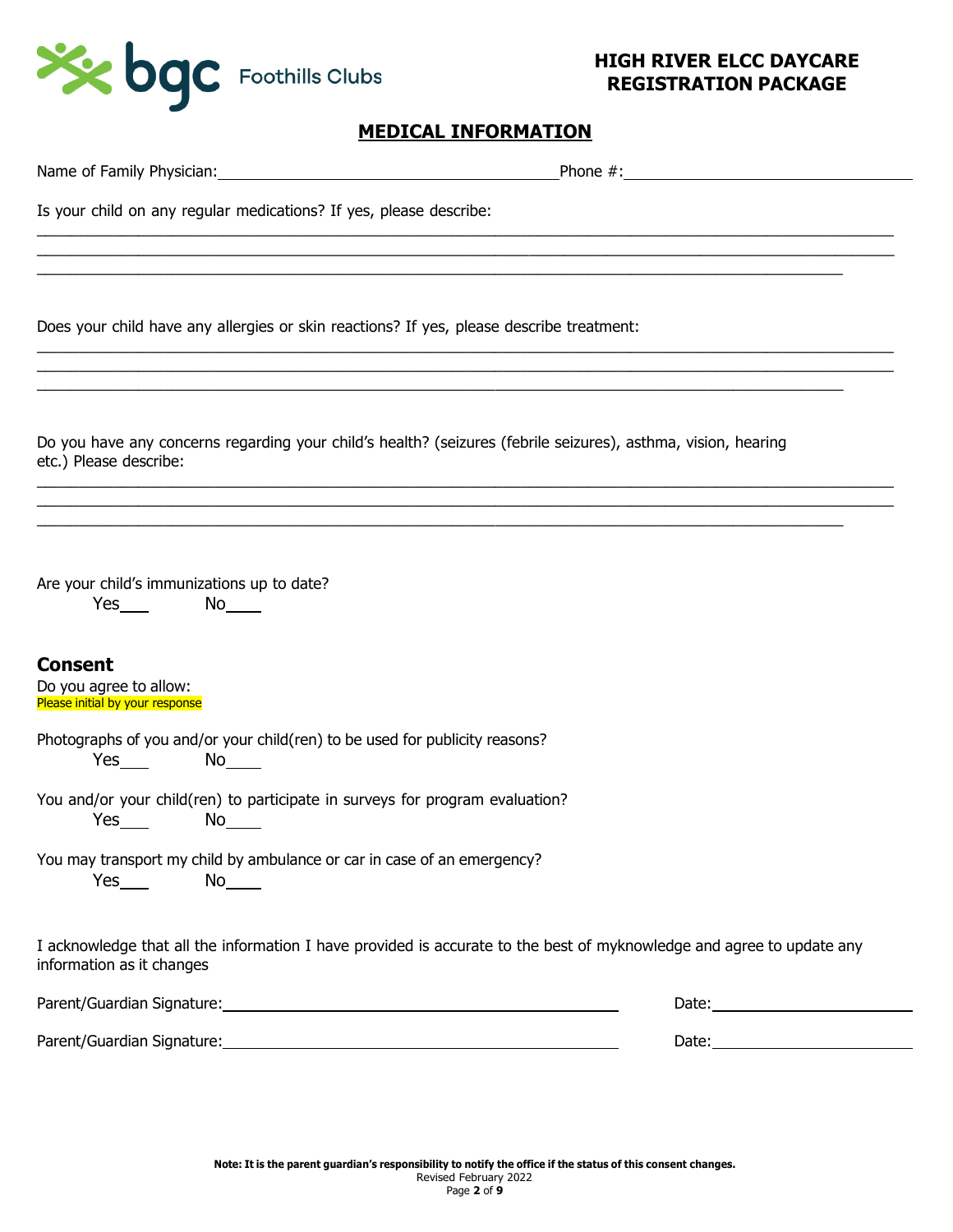

# **CHILD INFORMATION / PERSONAL DATA**

Do you have any concerns regarding your child's development? (Behaviour, Speech, Language, Mobility, etc.)

Has your child had previous Child Care experience? If yes, how did he/she adapt?

What is/are your child's favourite toys/activities?

What are your child's eating habits? (mannerisms)

Does your child have any food sensitivities?

Favourite Foods?

### **Strong Dislikes?**

|     | Does your child dress themselves? |
|-----|-----------------------------------|
| Yes | N٥                                |

Is your child toilet trained?

 $Yes$  and  $X$ 

If no, how can we support you with toilet training?

Does your child nap?

**Yes** and the set of the set of the set of the set of the set of the set of the set of the set of the set of the set of the set of the set of the set of the set of the set of the set of the set of the set of the set of the 

If yes, how long does your child typically nap for?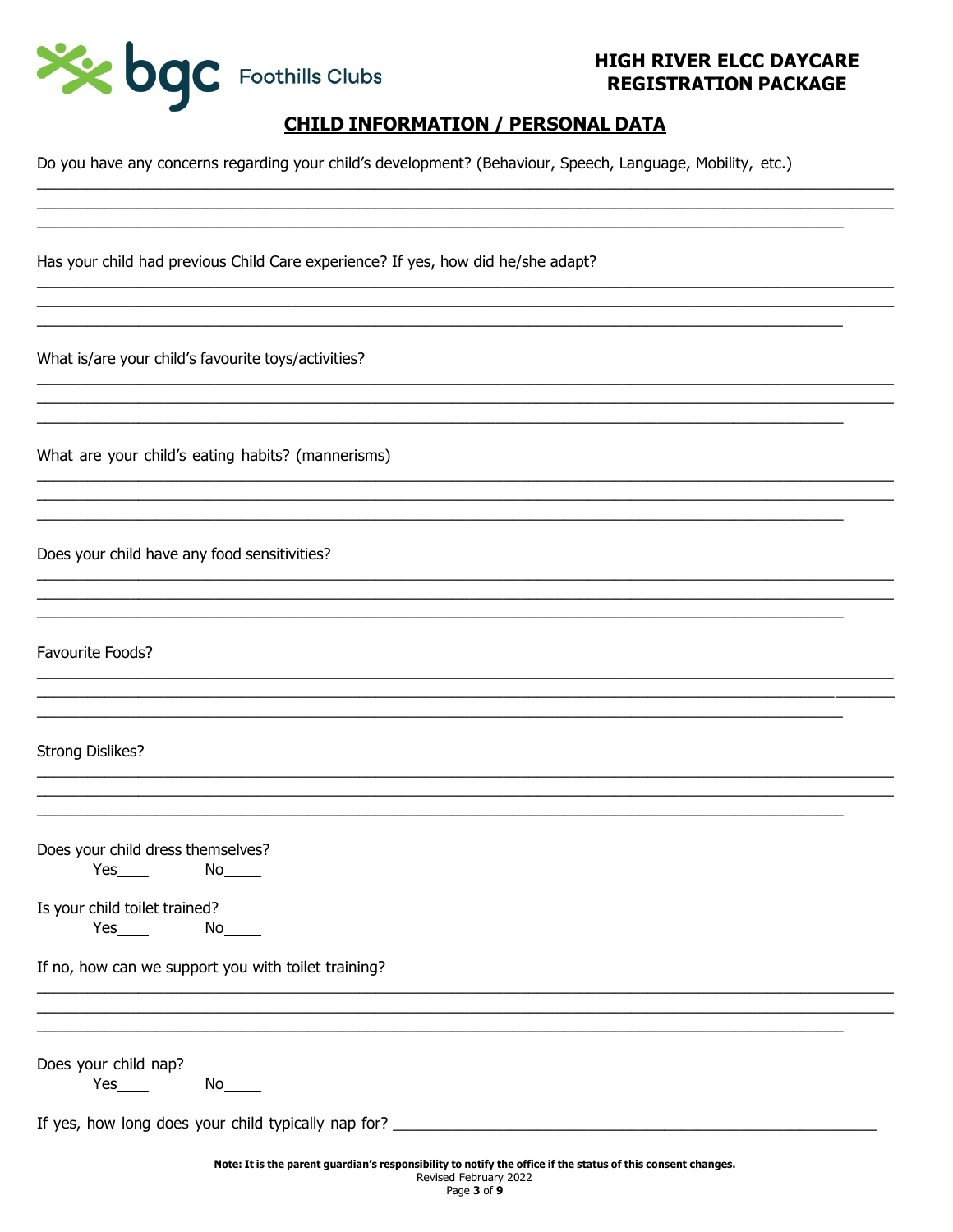| See bac Foothills Clubs |  |
|-------------------------|--|
|-------------------------|--|

Does your child have any siblings? If yes, please list their ages?

What method of discipline is used at home?

How does your child react?

How would you describe your child's personality?

What is the dominant language used at home?<br>
Monthly and the state of the state of the state of the state of the state of the state of the state of the state of the state of the state of the state of the state of the state

What are your daycare expectations?

Please explain any other information that will help us better understand your child: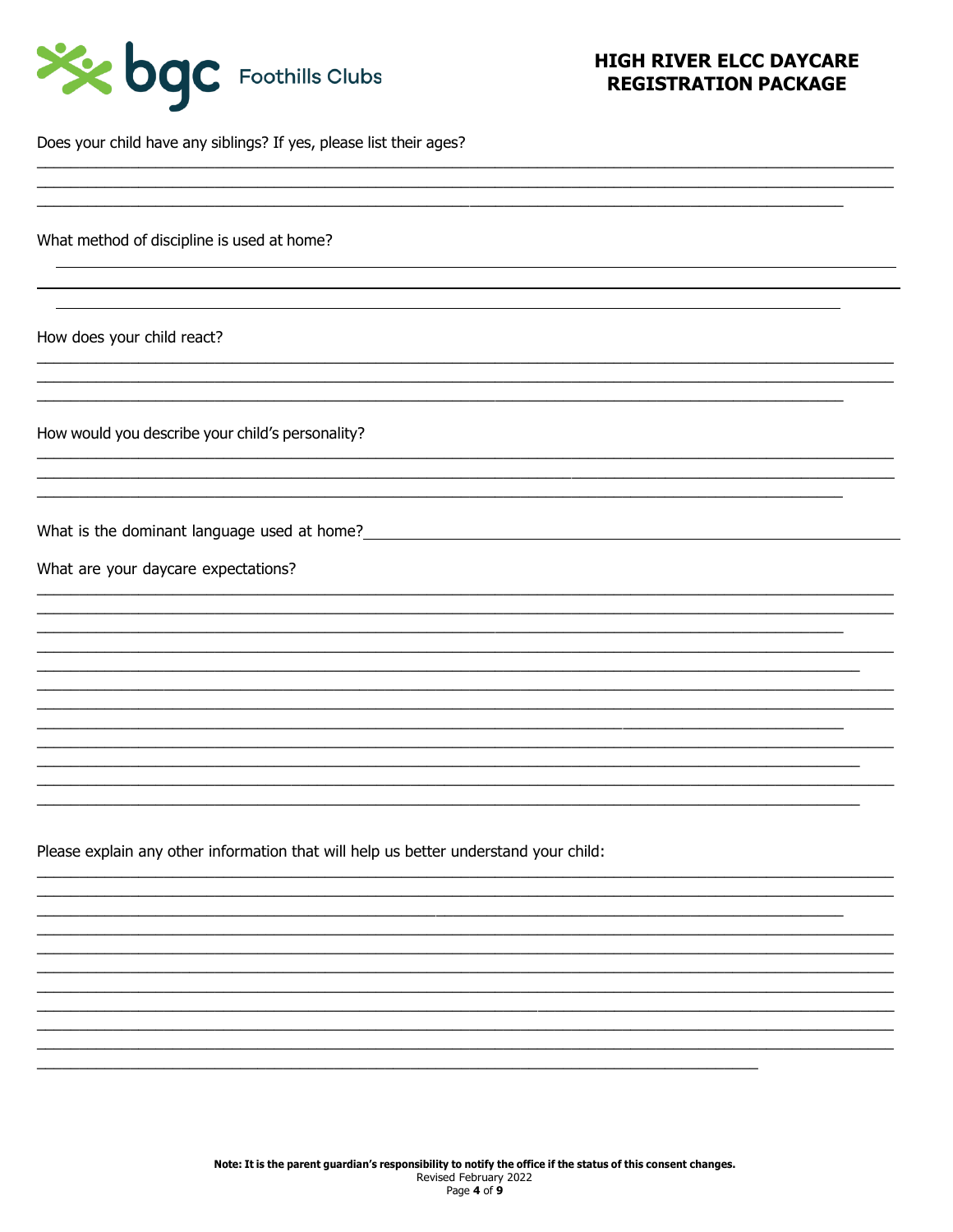

## **PARTICIPANT RISK ACKNOWLEDGEMENT, RELEASE OF PERSONAL AND MEDICAL INFORMATION AND RELEASE, WAIVER OF CLAIM AND ASSUMPTION OF RISK**

Our goal is to provide a safe experience for all participants registered in programs offered by BGC Foothills Clubs. Our programs, however, may include elements of risk and you, and/or, as the parent(s) or legal guardians of participant(s), will be required to complete, date and sign this Participant RiskAcknowledgement, Release of Personal and Medical Information, and, Release and Waiver of Claim and Assumption of Risk**, before or at the time** of enrolment in any BGC Foothills Clubs program. **We believe in the informed consent of the participant(s) and/or legal guardian of the participant(s) to the identifiable and unforeseen risks that may occur during our programs.**

Enrollment in a Club Program is your acknowledgement and acceptance of the risks or dangers that may occur during the program and thereby you, and/or as the parent(s) or legal guardian(s) of participants are deemed to have accepted the risks or dangers of this program.

In consideration of my, and/or my child(ren) or charge's participation in this program, I agree and acknowledge that:

Risks or dangers identifiable and unforeseen in the Club Programs at BGC Foothills Clubs include loss and/or damage of personal property. Injuries may occur when your child participates in activities such as sports programs, dances, bike riding, swimming and hiking. Inclement weather, plant allergies, insect bites and allergies, Animal and Livestock Encounters, food allergies, are other possible risks. There are also risks inherent and unforeseen when traveling to and from a Program outing, which may include mishaps during transportation. Transportation may be by hired coach, staff drivers in the clubs' own bus or volunteer drivers in their own vehicles. **I have read and clearly understand that there are identifiable and unforeseen risks or dangers to the Club Programs at Boys and Girls Clubs of the Foothills:**

**(Participant's signature or parent/legal guardian signature if participant is under 18 yrs.)**

1. My child(ren) or charge(s) and/or I have met all of the prerequisites required for participation in a Club Program offered by BGC Foothills Clubs.

2. I freely and voluntarily release and discharge BGC Foothills Clubs, its employees, agents, instructors, volunteers, counsellors and camp leaders from all claims, demands, actions or causes of action for damages, property loss or personal injury except in the case of negligence as defined by law, on the part of BGC Foothills Clubs, to me and/or my child(ren) or charge(s) howsoever caused which is in any way connected or related to the participation in a Club Program.

3. I waive any claim I may have against BGC Foothills Clubs arising from my and/or my child(ren)'s or charge(s)' participation in the program and I will indemnify and save harmless BGC Foothills Clubs, its agents, employees, instructors, volunteers, counsellors and camp leaders for any claim, except negligence as defined by law on the part of BGC Foothills Clubs.

4. I agree that by signing this Risk Acknowledgement, Release of Personal and Medical Information, and Release, Waiver of Claim and Assumption of Risk as a parent or guardian of a participant who is under the age of 18 years, I acknowledge that there are risks and hazards inherent in the program to which I am willing to expose my child or charge and I will pay for any costs incurred by BGC Foothills Clubs should a suit be launched on my child's or charge's behalf, except in the case of negligence as defined by law on the part of BGC Foothills Clubs.

5. BGC Foothills Clubs, including its agents, employees, volunteers, instructors, camp leaders and counsellors, may collect, use, retain and disclose my child(ren) and/or charge(s)' and my personal information wherein its sole discretion, it deems necessary and reasonable for the purpose of a safe and caring experience for the participant. For example, disclosure of personal information to third parties may occur in the event of accident, sickness, counselling, program assessment, legal proceedings, an investigation, or the preparation of tax receipts. The retention period for this personal information is seven (7) years from the date of its collection. In the event of program evaluation, aggregate data and not personally identifiable information will be collected and disclosed.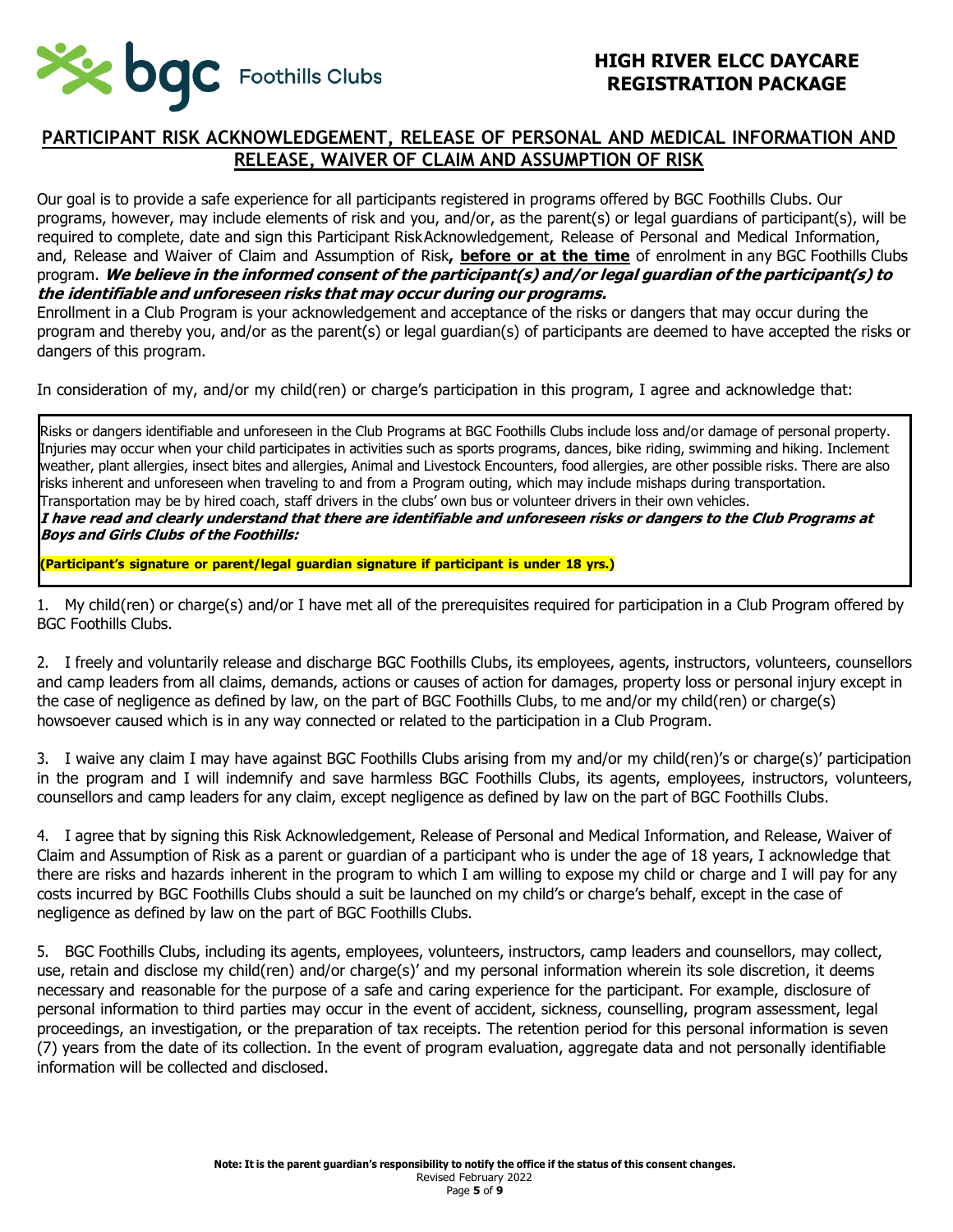

6. BGC Foothills Clubs may secure such medical advice and services as it, in its sole discretion, may deem necessary for my and/or my child's or charge(s)' health and safety and I shall be financially responsible for such advice and services that exceeds coverage by Alberta Health Care. I realize that a reasonable effort will be made to contact the primary contact person and/or emergency contact person if an emergency arises and if not available then as soon as is reasonably possible.

7. I HAVE CAREFULLY READ, UNDERSTAND, AND I AM FREELY SIGNING the **Participant Risk Acknowledgement, Release of Personal and Medical Information and Release, Waiver of Claim and Assumption of Risk**, and voluntarily accept and assume the risks or dangers inherent, identifiable and/or unforeseen in a Club Program offered by BGC Foothills Clubs, including personal injury and property loss, except in the case of negligence as defined by law on the part of BGC Foothills Clubs.

| I hereby give my informed consent to the terms and conditions of this document.                                                                                                                                                |
|--------------------------------------------------------------------------------------------------------------------------------------------------------------------------------------------------------------------------------|
|                                                                                                                                                                                                                                |
| Signature of Parent/Legal Guardian: experience of the state of the state of the state of the state of the state of the state of the state of the state of the state of the state of the state of the state of the state of the |
|                                                                                                                                                                                                                                |
| Witness Signature: and the contract of the contract of the contract of the contract of the contract of the contract of the contract of the contract of the contract of the contract of the contract of the contract of the con |
| Witness Name: 1988 Manual Manual Manual Manual Manual Manual Manual Manual Manual Manual Manual Manual Manual                                                                                                                  |
|                                                                                                                                                                                                                                |
|                                                                                                                                                                                                                                |
|                                                                                                                                                                                                                                |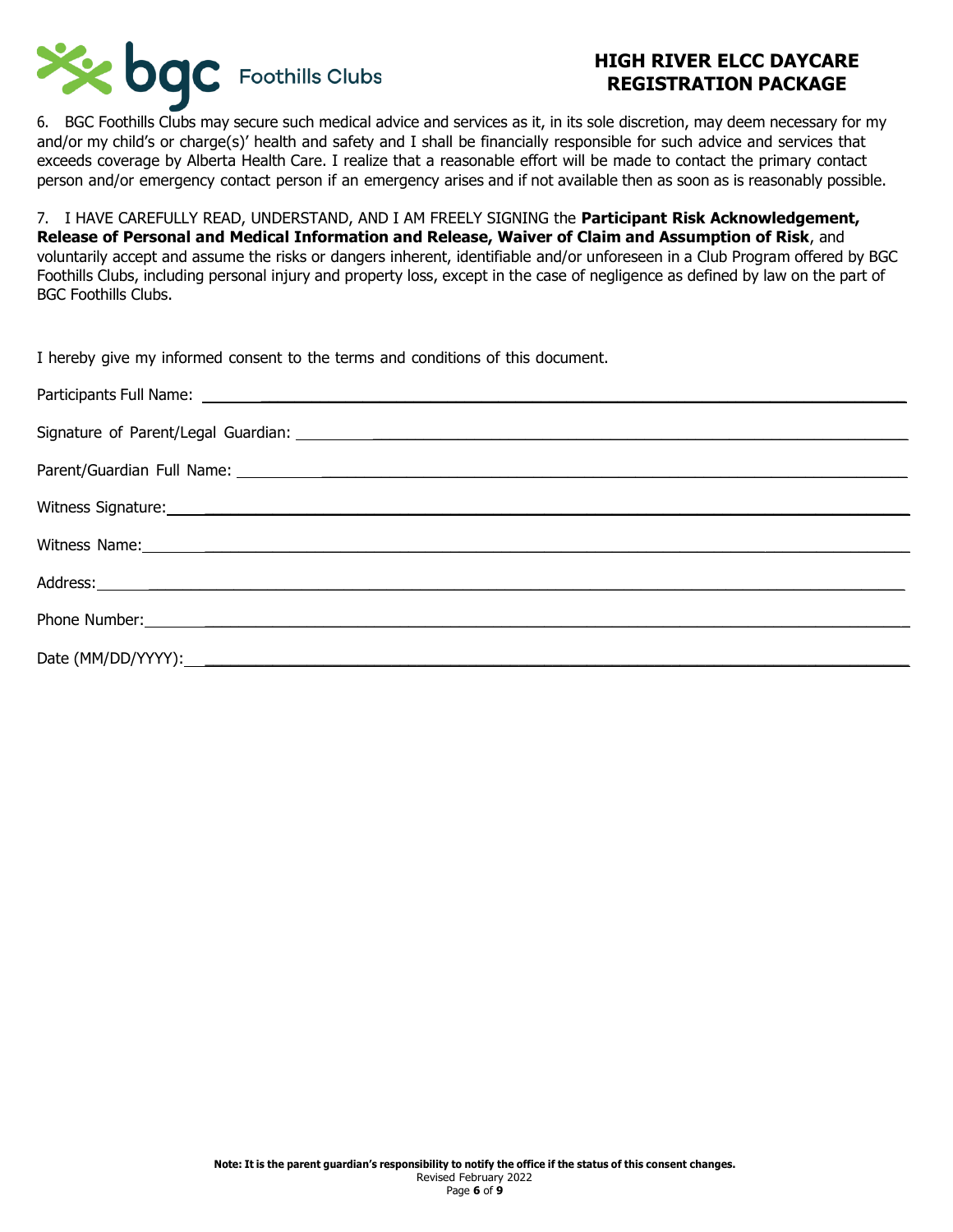

## **WALKING CONSENT FORM**

In consideration of my child(ren) and the state of the state of the state of the state of the state of the state of the state of the state of the state of the state of the state of the state of the state of the state of th this program, I agree and acknowledge that:

- 1. My child(ren) may be picked up at the BGC Foothills Clubs Club Kids Club Daycare High River; by the BGC Foothills Clubs Club staff and bussed and or walked to various field trips throughout the term of their enrollment in the program. Parents/Guardians will be notified beforehand in writing of the itinerary for these trips.
- 2. My child(ren) may be walked on various outings in the community by the BGC Foothills Clubs staff and volunteers. These on-foot outings will occur within a 1 km radius of the center and parents will be informed in writing before the outings occur.
- 3. I freely and voluntarily release and discharge BGC Foothills Clubs, its employees, agents, instructors and volunteers from all claims, demands, actions or causes of action for damages, property loss or personal injury except in the case of negligence as defined by law, on the part of the BGC Foothills Clubs, to me and/or my child(ren) or charge(s) howsoever caused which is in any way connected or related to the participation in a Club Program.

I freely and voluntarily release and discharge BGC Foothills Clubs, its employees, agents, instructors and volunteers from all claims, demands, actions or causes ofaction for damages, property loss or personal injury except in the case of negligence as defined by law, on the part of the BGC Foothills Clubs, to me and/or my child(ren) or charge(s) howsoever caused which is in any way connected or related to the participation in a Club Program.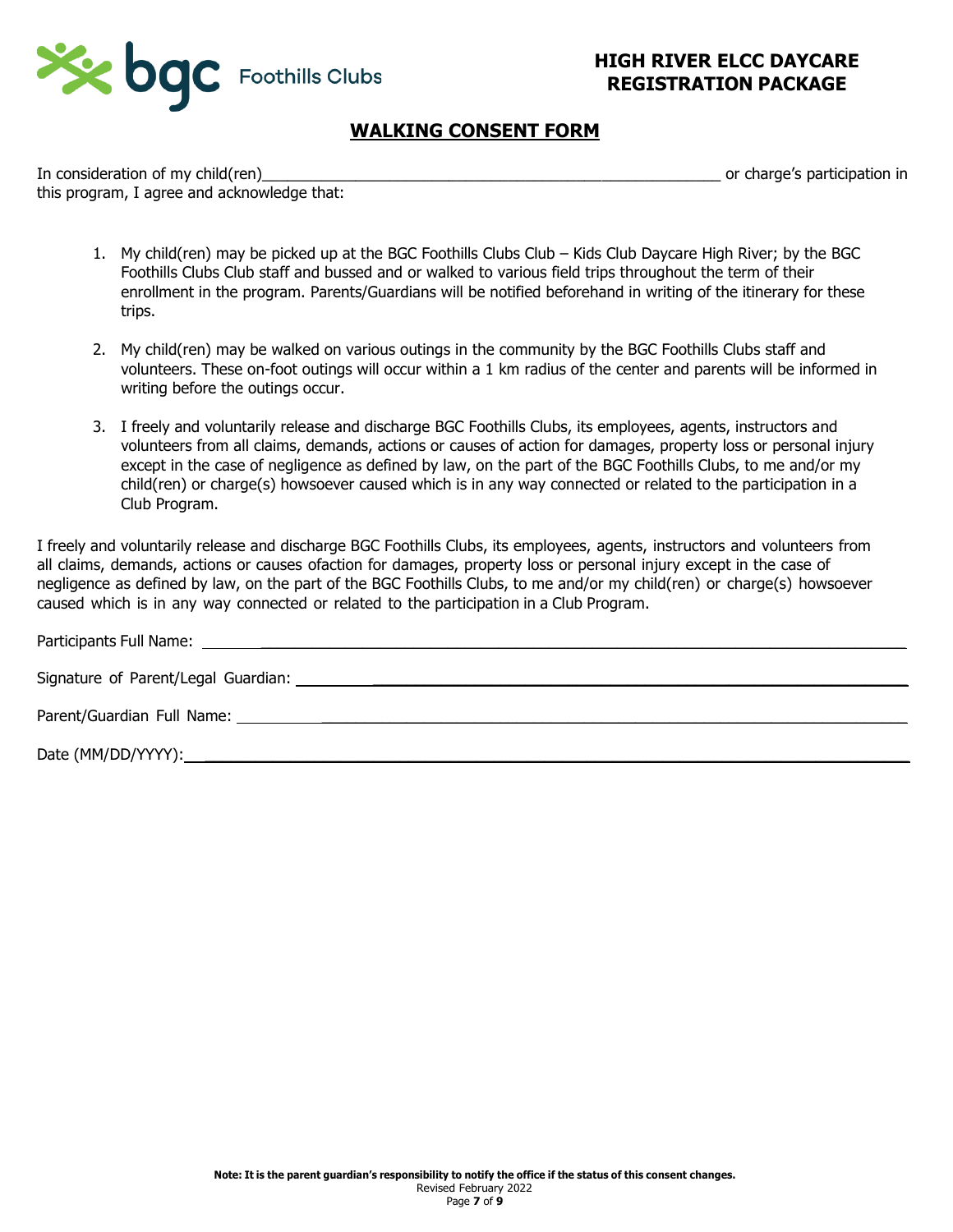

## **MEDIA CONSENT FORM - CHILD/YOUTH**

**Name of Child/Youth:**

### **Club name where Child/Youth is a Member:**

Dear Parent or Guardian,

Your child may participate in an event or activity at BGC Foothills Clubs where photos/videos or audio recordings of club members may be taken for the purpose of representing BGC Foothills Clubs on promotional materials. Please read this media consent form carefully and indicate below your permission for your child's image to be used in this manner. Parents with childrenor under the age of 18 must sign this consent form in order to protect your child's safety and privacy.

#### **Section 1**

I give consent to have photos/video/film/audio of my child recorded and used in the promotional materials of BGC Foothills Clubs. My child's image may be published or used in newspapers, promotional videos, television commercials, program brochures, posters, our website, our Facebook site, etc. or otherwise displayed to the public or used for other educational/fundraising purposes, either in whole or in part by BGC Foothills Clubs, its members, and/or external partners.

| I Accept                 | I Decline |
|--------------------------|-----------|
| Parent Signature         | Date      |
| Youth Aged 18+ Signature | Date      |
|                          |           |

### **Section 2 - Confidentiality Concern**

### **If you have <sup>a</sup> concern and do not want your child's image used, please check here:**

Child's Name Date